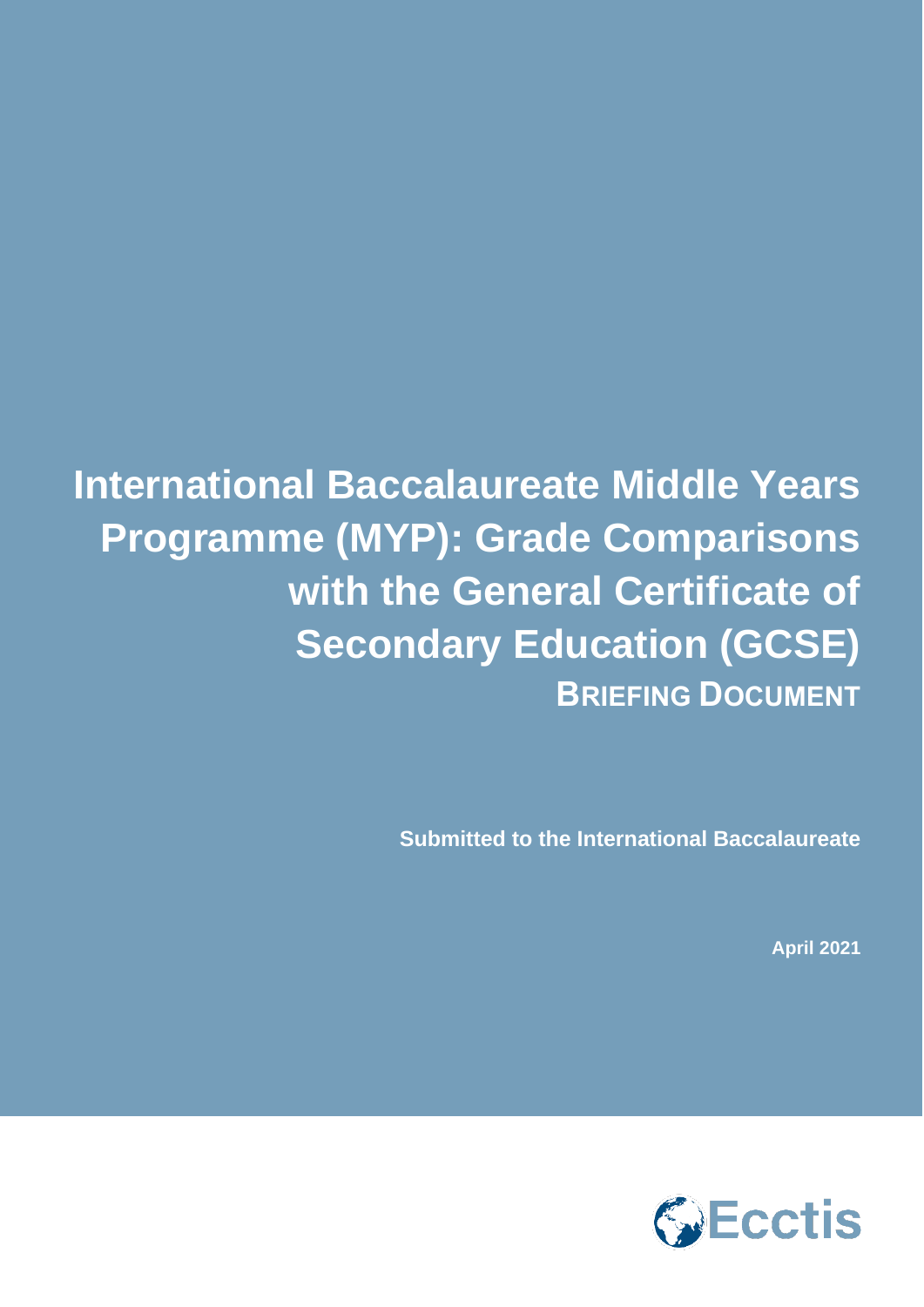### **Contents**

| 2.2 MYP "No Grade" may be considered best comparable to GCSE Grades X/U 6 |  |
|---------------------------------------------------------------------------|--|
|                                                                           |  |
| 2.4 MYP Grade 1 may be considered best comparable to GCSE Grade 1  8      |  |
| 2.5 MYP Grade 2 may be considered best comparable to GCSE Grades 2/3 8    |  |
| 2.6 MYP Grade 4 may be considered best comparable to GCSE Grade 5  10     |  |
| 2.7 MYP Grade 5 may be considered best comparable to GCSE Grade 6  12     |  |
| 2.8 MYP Grade 6 may be considered best comparable to GCSE Grades 7/8 13   |  |
|                                                                           |  |

Copyright © 2021 ECCTIS

All rights reserved. For any permissions enquiries, please contact ECCTIS using the address below.

Published by: ECCTIS Ltd Suffolk House, 68-70 Suffolk Road Cheltenham, Gloucestershire United Kingdom GL50 2ED

Email[: projects@ecctis.co.uk](mailto:projects@ecctis.co.uk)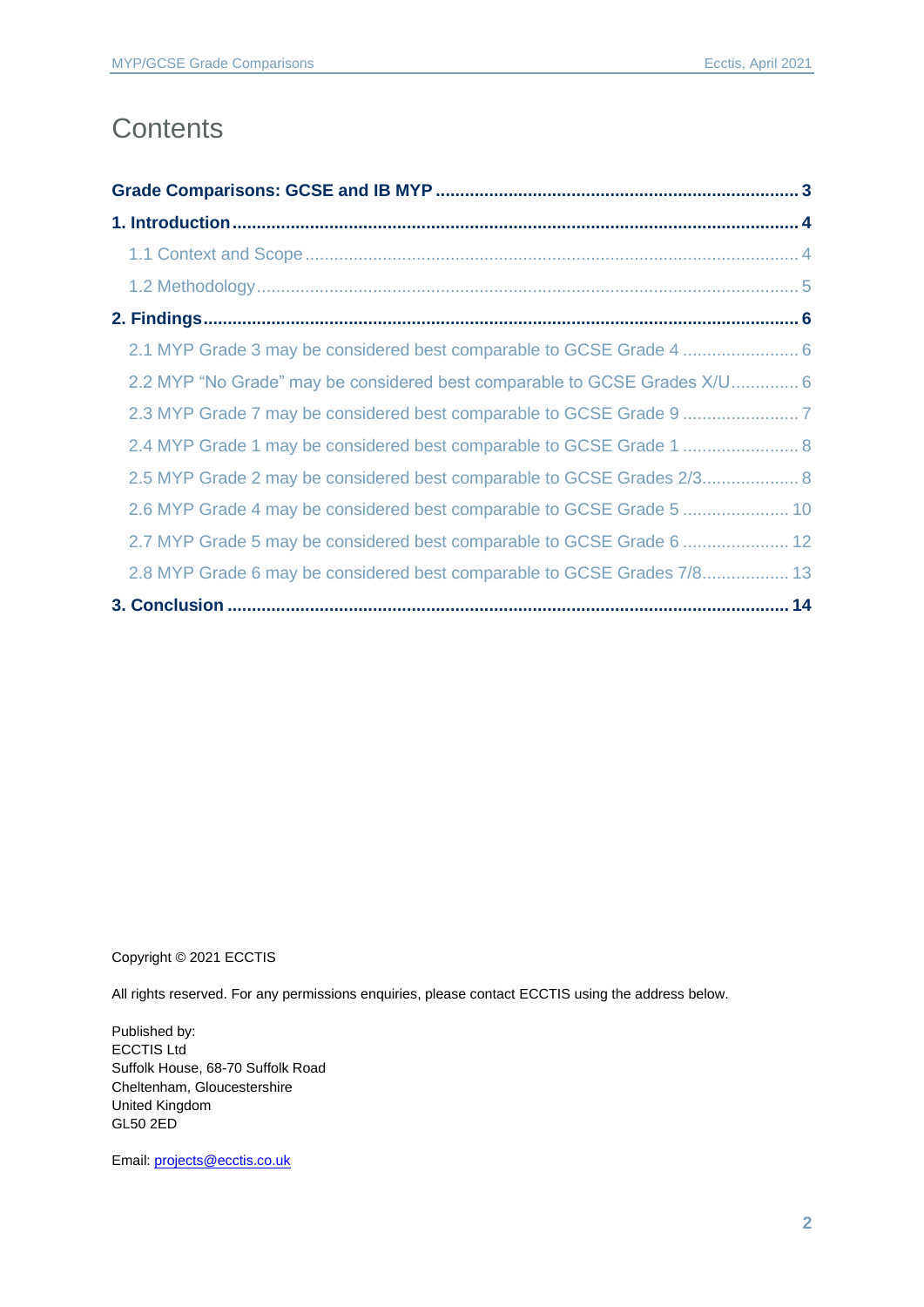# **Grade Comparisons: GCSE and IB MYP**

<span id="page-2-0"></span>*Table 1: GCSE/MYP Grade Comparisons*

| <b>Reformed GCSE Grades</b> | <b>IB MYP Grades</b> |
|-----------------------------|----------------------|
| 9                           | $\overline{7}$       |
| 7 & 8                       | 6                    |
| 6                           | 5                    |
| 5                           | $\overline{4}$       |
| $\overline{4}$              | 3                    |
| 2 & 3                       | $\overline{2}$       |
| $\overline{1}$              | $\mathbf 1$          |
| X and U                     | No Grade             |

#### **Notes:**

- 1) This table demonstrates the comparability between GCSE grades and MYP grades at a glance.
- 2) When one MYP grade is listed as comparable to one GCSE grade, stakeholders can simply recognise that the level of these two grades has been judged to be directly comparable.
- 3) When one MYP grade has been listed as comparable to a two-grade range on the GCSE scale, for example MYP 6 to GCSE 7/8, stakeholders should interpret this as a judgement that MYP 6 is the closest and most accurate point of comparison to both GCSE grade 7 and GCSE grade 8. This does not mean that the level of MYP 6 sits exactly at an imagined centre point between GCSE grades 7 and 8 (i.e. better than 7, but worse than 8). Rather, MYP 6 should be interpreted as being comparable to the range of grading covered by GCSE 7 and 8. If stakeholders are interested in what MYP grade most accurately corresponds to a GCSE grade 8, Ecctis's judgement is that the answer is MYP 6. Equally, if a stakeholder is interested in what MYP grade most accurately corresponds to a GCSE grade 7, Ecctis's judgement is that the answer is MYP 6. The same pattern applies to the comparability between MYP 2 and GCSE 2/3.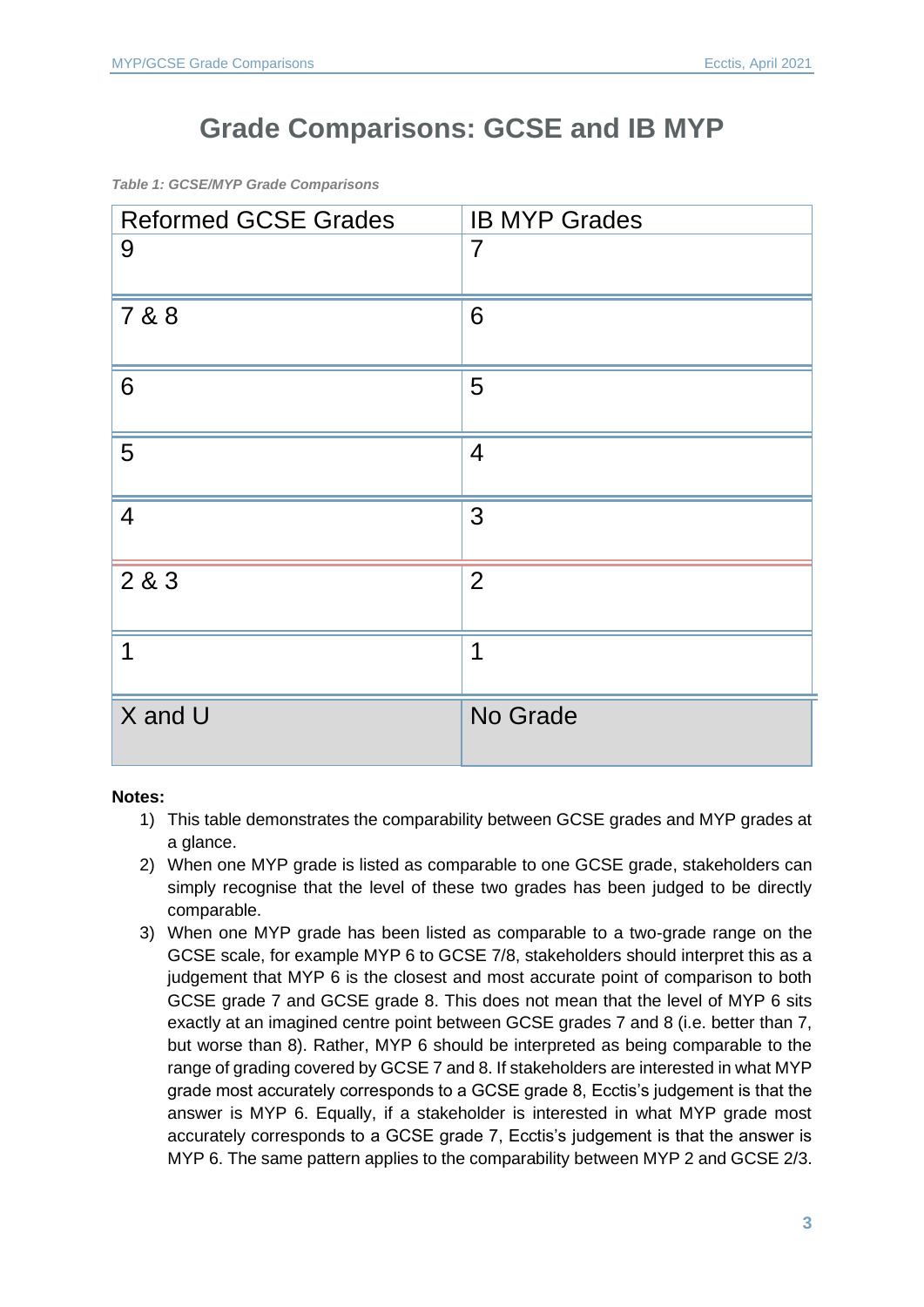# <span id="page-3-0"></span>**1. Introduction**

The IB MYP is a two- to five-year baccalaureate-style programme designed for learners aged 11-16. It has been running since 1994 and is currently offered across 108 countries worldwide.

The MYP curriculum is organised into subject groups:

- Arts
- Design
- Individuals and societies
- Language acquisition
- Language and literature
- Mathematics
- Physical and health education
- Science.

In the final two years, students take courses from six of the above eight subject groups as well as a personal project and an interdisciplinary unit. Each individual component is graded on a scale of 1-7, where 7 is the highest. In the 2016-17 academic year, the IB MYP eAssessment was introduced for those students wishing to achieve the MYP Certificate. The assessment for the IB MYP Certificate comprises on-screen exams in five subjects, e-portfolio coursework, and a personal project. In order to be awarded the IB MYP Certificate, candidates must achieve at least 28 points total (out of 56 points possible) across 8 components and meet the school's expectations for community service.

#### <span id="page-3-1"></span>**1.1 Context and Scope**

This piece of research stems originally from a 2019 study by Ecctis (then under the name UK NARIC): *Comparative Analysis of Assessment in the IB Middle Years Programme and the GCSE*. Ecctis's comparison of assessment of the IB MYP to the reformed GCSE in English, mathematics, and science found the two qualifications to be comparable. The qualifications cover similar topics and target and assess a similar range of skills. Both assess English, mathematics, and science through external summative examinations, and similar question types are also used within the examinations. Mark schemes display some clear similarities in approaches to marking.

The most significant point of difference between these programmes is that whereas the GCSE, in certain subjects, assesses at two tiers – Foundation and Higher – all IB MYP students will sit the same assessment. This is important to note since, in the GCSE, students expected to perform at the lower achievement levels will be put forward for a Foundation tier examination where available. The questions in these examinations will typically be designed to assess the level of performance associated with the lower grades, whilst the Higher tier is designed to assess performance with more demanding questions. All IB MYP students sit one tier of examinations where the demand of questions has been found to be comparable to the Higher tier of GCSE.

Some differences can also be seen in the structure and volume of assessment as well as the breadth and depth of content assessed. IB MYP subjects are each assessed through a single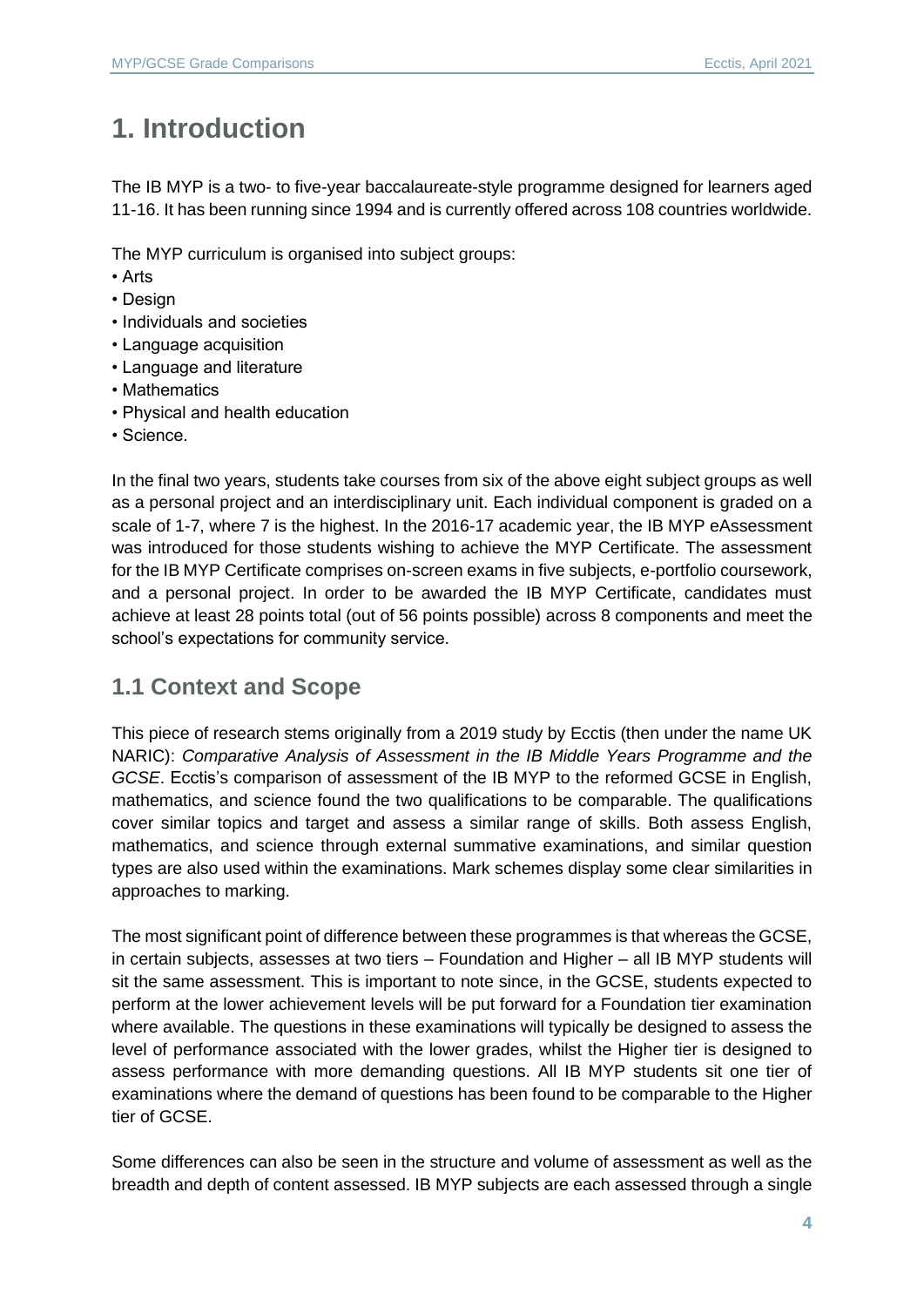two-hour examination, whilst the GCSE has multiple examinations. In relation to English, mathematics, and science, assessment in the GCSE was found to typically cover a broader range of topics than the IB MYP, whilst the IB MYP assessed some topics in more depth. When considering the cognitive demand placed on students, and the weighting accorded to different skills, comparison is more complex.

Whilst acknowledging the differences in the two qualifications, Ecctis's core finding was that the overall levels of knowledge and skills developed and assessed by the IB MYP and GCSE programmes are comparable.

#### <span id="page-4-0"></span>**1.2 Methodology**

The initial Ecctis (then UK NARIC) study began with a review of IB MYP documentation, followed by an in-depth review of examination materials. This established the number and type of questions in conjunction with the time available for each, the breadth and depth of content and assessment objective coverage, and the resources available to students in the exam. The accompanying mark schemes were also reviewed. Additionally, the study involved an analysis of item demand informed by the Complexity-Resources-Abstractness and Strategy framework.

To prepare this briefing, supplementary grade-comparison analysis was conducted using the findings of the initial report, in combination with statistical examination of grade distribution data across multiple subjects in both qualifications (for the years 2017, 2018, and 2019), and close linguistic scrutiny of grade descriptors for individual subjects in the GCSE and for the IB MYP programme as a whole.

Regarding grade descriptor analysis, it is important to note that the GCSE has subject-specific grade descriptors but only for the grades 2, 5, and 8. The MYP, on the other hand, has grade descriptors for the full range of grades from 1-7, but these are cross-subject descriptors rather than subject specific. Comparing grade descriptors between these qualifications does not, therefore, involve comparing like-with-like, but instead relies on finding similarities and differences through careful reading of language used and the quality of work implied by adjectives and other qualitative modifiers.

Regarding statistical analysis of grade distribution data, Ecctis has used multiple years of data (2017, 2018, and 2019) in order to develop a full picture which incorporates a view on potential variation – rather than viewing grade distribution as a necessarily static phenomenon. The sum total grades received across all subjects in a qualification is an important foundation for this grade distribution analysis. However, Ecctis also compared subject-specific grade data across more than a dozen different subjects which cover similar disciplinary areas in the GCSE and MYP. This facilitates analysis which focusses at the top-level of the qualification but also considers the unique grading distributions of specific subjects where relevant. Ecctis frequently considered the full range of the grading scale in a single view, but also incorporated analysis which pinpointed a selection of grades within a scale, in order to more closely examine the grade-distribution role played above or below a particular grade threshold. Looking at the data from these multiple perspectives allows the fullest possible understanding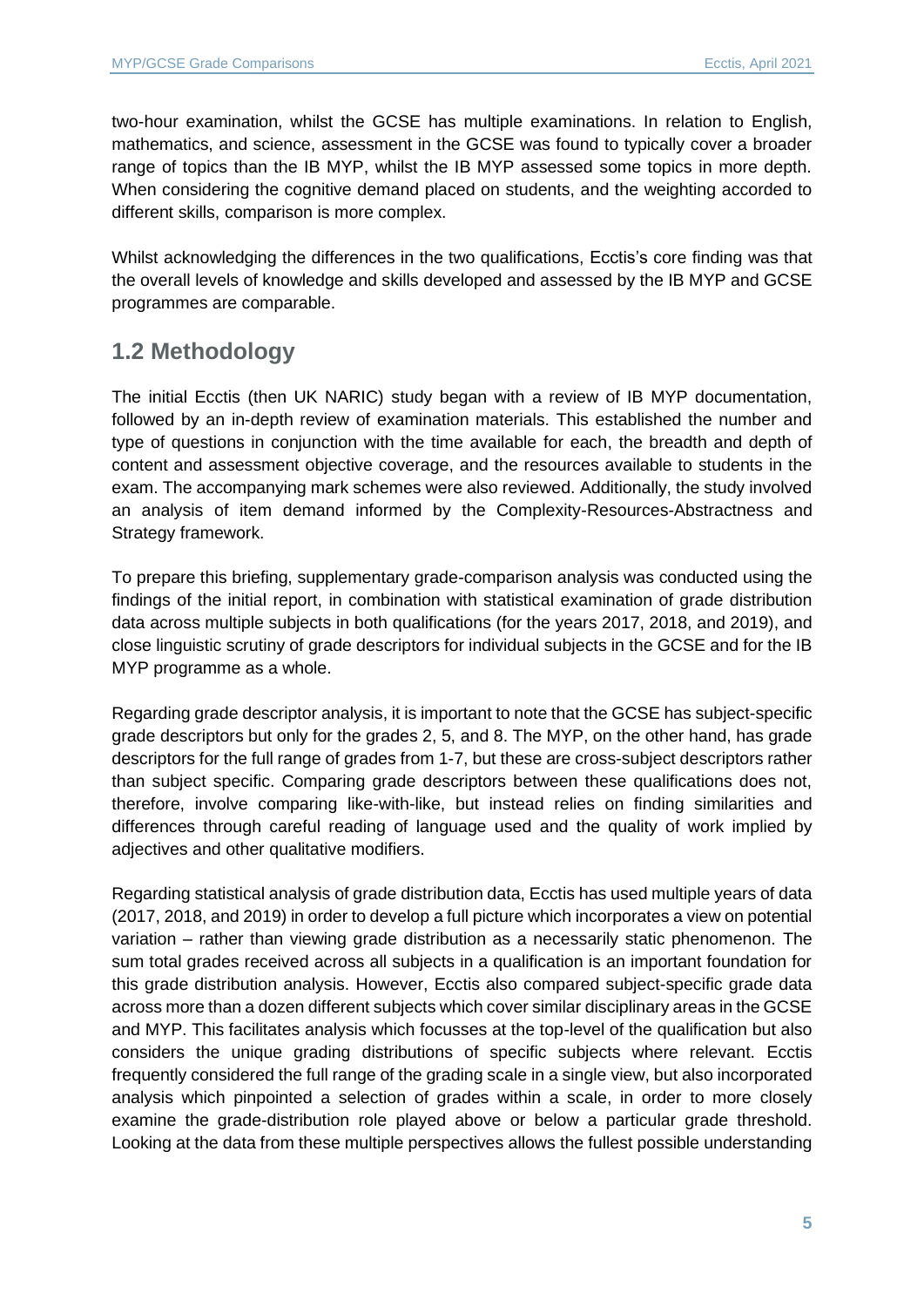of where similarities and differences emerge between grading scales which use a different number of grades (i.e. 1-9 in GCSE, 1-7 in MYP).

It should also be noted that some GCSE legacy grades (G-A\*) were still being used for some subjects in the years covered by Ecctis's data analysis. These grades were taken into account, in the analysis, and are referenced in the findings below where relevant, but Ecctis's focus is on the reformed GCSE grading scale (1-9) as the intention of this research is to find the most accurate MYP grade comparisons to that in-use GCSE grading scale. In figures throughout this report, where reference is made to GCSE grading data on a 1-9 scale this does not include any conversion of G-A\* data.

Specific key comparisons were established first and were used as anchors to facilitate further analysis of comparison across the whole grading scale. The findings are discussed below in an order which represents that process. This format offers the most accurate reflection of Ecctis's methodology.

# <span id="page-5-0"></span>**2. Findings**

#### <span id="page-5-1"></span>**2.1 MYP Grade 3 may be considered best comparable to GCSE Grade 4**

Grade 4/C in the GCSE has been widely recognised as an important threshold grade, particularly in subjects such as English and mathematics.<sup>1</sup> It is often used as a benchmark of achievement that enables access to many courses in higher/further education, apprenticeships, and many types of employment. One aim of Ecctis's analysis was to determine the IB MYP grade most closely aligned with GCSE Grade 4, to support stakeholder understanding of the award.

As demonstrated in the grade comparison table at the start of this document, Ecctis has concluded that IB MYP Grade 3 is comparable to GCSE Grade 4. This judgement was made on the basis that:

- Ecctis's 2019 report found that IB MYP assessments fall towards the Higher tier of GCSE (awarding grades 9-4, with allowance for 3).
- Grade-descriptor comparative analysis shows that IB MYP 3 is the closest match to GCSE 4.
- Grade distribution analysis suggests that, though there is substantial variation between subjects, IB MYP 3 falls at a position in the grading spectrum similar to 4 in GCSE.

#### <span id="page-5-2"></span>**2.2 MYP "No Grade" may be considered best comparable to GCSE Grades X/U**

At the bottom end of both grading scales there are categories for results which did not achieve the lowest grade on the numerical scale. In the case of the IB MYP, these are listed on the statistical bulletin as "No Grade". In the GCSE, a similar class of results are differentiated

<sup>1</sup> See, for example, Wolf, A., 2011. Review of vocational education. London: DfE. p. 141.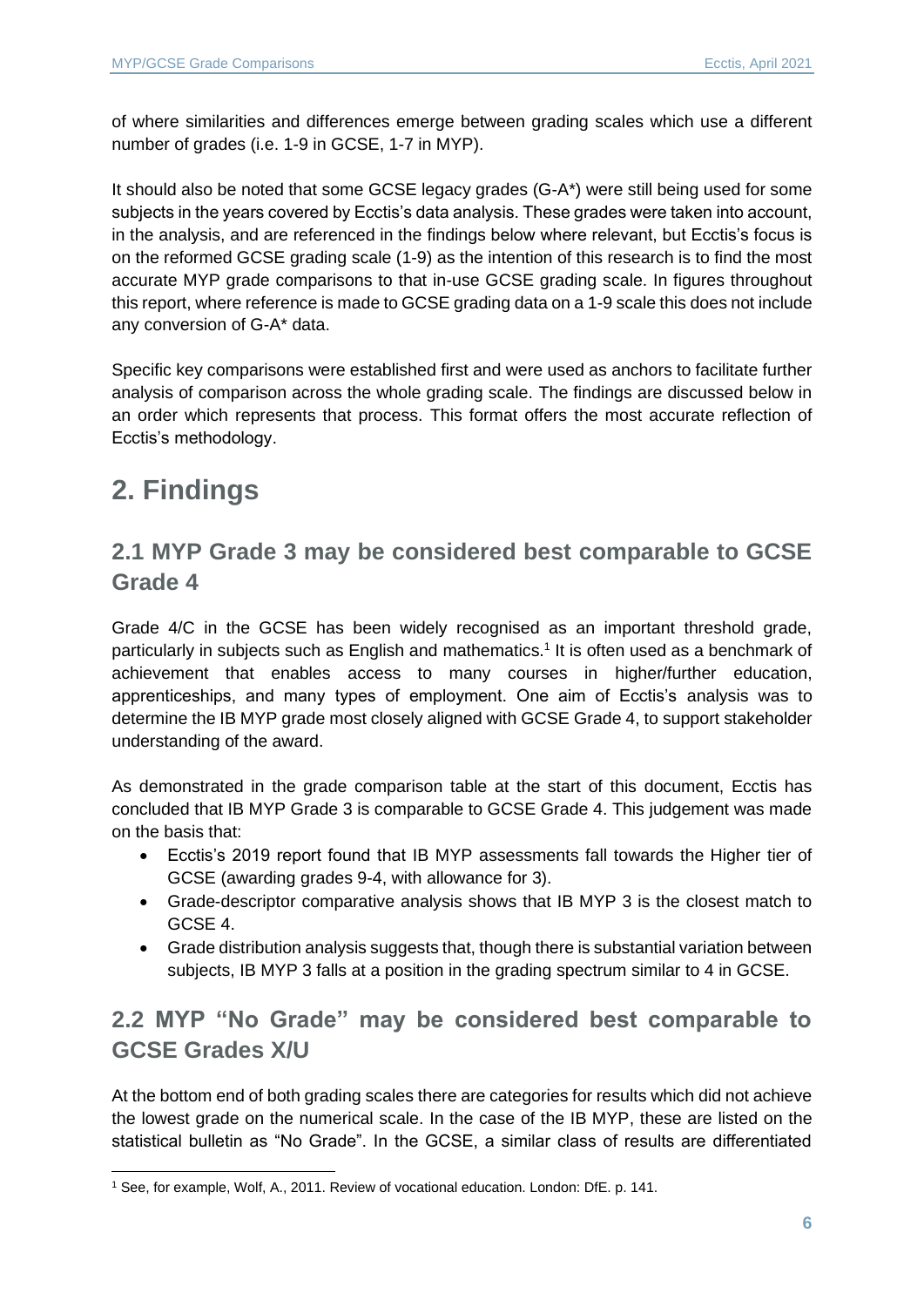further between X (no result) and U (unclassified). In both programmes the percentage of grades falling below or outside of the numerical grading scale is very small. In 2019, 0.91% of grades in the MYP were listed as "No Grade", while 0.38% of GCSE subject results in 2019 were classified as X and 1.46% were classified as U.

#### <span id="page-6-0"></span>**2.3 MYP Grade 7 may be considered best comparable to GCSE Grade 9**

At the top end of the grading scales, both qualifications have a highest available grade achieved by a relatively small proportion of students. In 2019, 4.19% of MYP grades were 7. In the same year, 5.65% of GCSE grades were 9. In 2017 and 2018 the proportion of IB MYP grades awarded at 7 was slightly higher (7.06% and 7.24% respectively), while the proportion of GCSEs awarded at 9 in 2018 was 5.28% (with 6.34% awarded legacy A\*) and in 2017 was 3.35% (with 7.40% awarded legacy A\*). Although there is a range here, both programmes have consistently awarded the highest grade to a proportion ranging from roughly 3.5-7.5%. This results in a straightforward comparability between the top grades of both programmes.

This comparison is demonstrated by the bar chart below (Figure 1), which shows the 2019 results in the GCSE (grades 1-9) and MYP (grades 1-7) for all subjects. The top segment in the GCSE chart and the top segment of the MYP chart represent the top grades and show clear similarities in relation to the proportion of numerical results within each programme.



*Figure 1: grade distribution charts for all MYP subjects (2019) and all GCSE subjects (2019)*

This comparability decision was also substantiated by grade descriptor analysis which found that MYP grade 7 contained some suggestions of higher achievement than GCSE grade 8.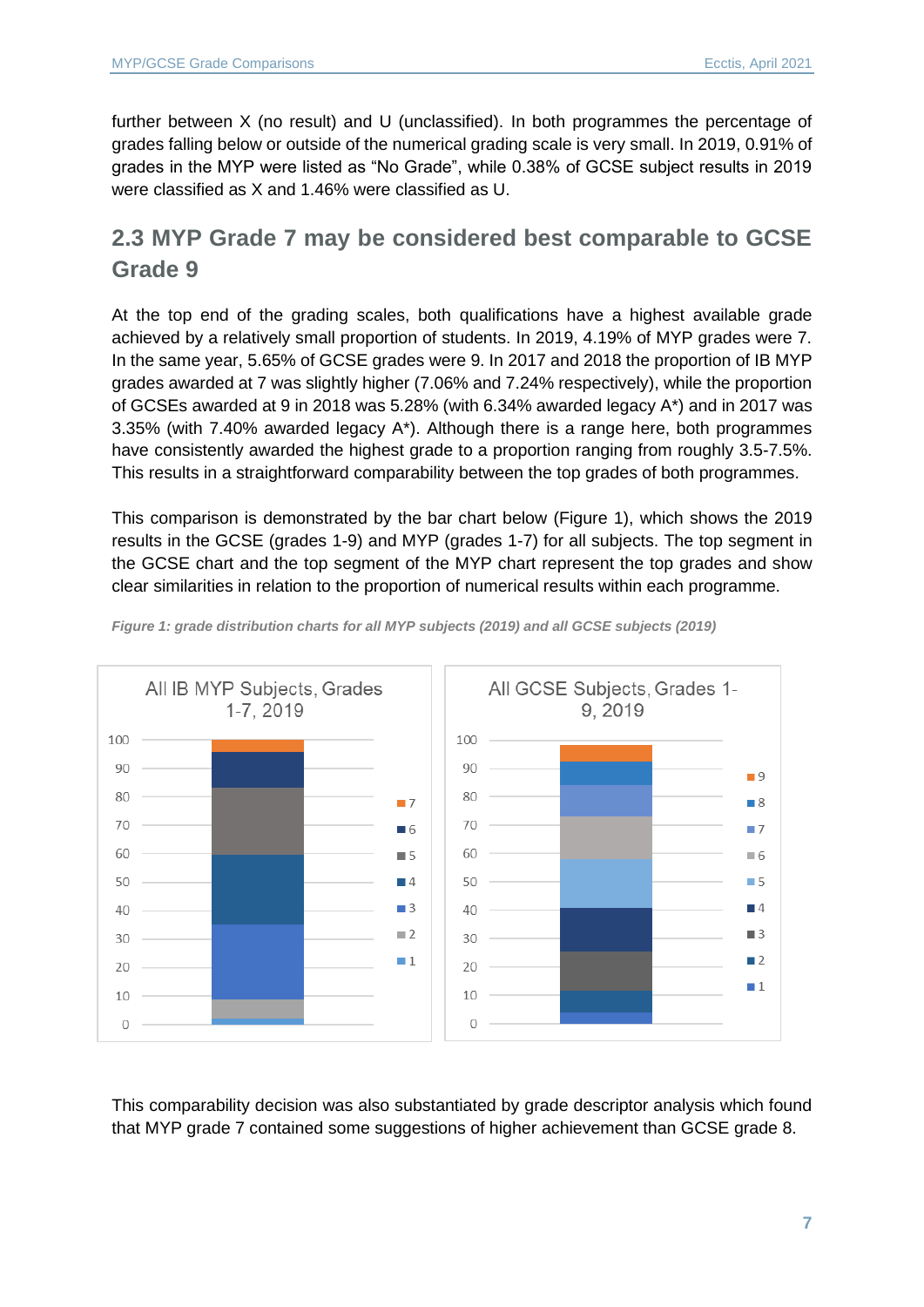#### <span id="page-7-0"></span>**2.4 MYP Grade 1 may be considered best comparable to GCSE Grade 1**

The lowest numerical grade available in both programmes is 1, and in both programmes a relatively small proportion of grades are awarded at that level. The proportion is slightly lower in the MYP (1.34% in 2017, 1.12% in 2018, 2.03% in 2019) than in the GCSE (4.33% in 2017, 3.81% in 2018, 3.92% in 2019). However, the difference is not substantial and there is natural comparability in the fact that both grades are the lowest numerical result in their respective scales. This is visually represented by figure 1, above.

Moreover, grade descriptor comparison shows that IB MYP Grade 1 implies a lower standard than GCSE Grade 2, thus making 1-1 the most accurate comparison at this end of the grading scales. This is indicated by the evidence of Table 2, below, in which the MYP general grade descriptor for grade 1 is compared against a selection of components from the GCSE English Language grade descriptor for grade 2. These components of grade descriptors have been placed side-by-side to demonstrate that the implications of quality are slightly higher in GCSE English Language grade 2. Keywords, particularly adjectives, implying levels of quality have been underlined.

| <b>IB MYP General Grade Descriptors:</b><br>Grade 1                                                    | <b>GCSE English Language Grade</b><br><b>Descriptors: Grade 2 (extracts)</b> |
|--------------------------------------------------------------------------------------------------------|------------------------------------------------------------------------------|
| Produces work of very limited quality.                                                                 | describe and summarise with some<br>accuracy and understanding               |
| Conveys many significant<br>misunderstandings or lacks understanding<br>of most concepts and contexts. | communicate simply with some clarity for<br>the reader                       |
| Very rarely demonstrates critical or creative<br>thinking.                                             | produce texts with basic structures and<br>some awareness of purpose         |
| Very inflexible, rarely using knowledge and<br>skills.                                                 | make straightforward links between texts                                     |

*Table 2: grade descriptor comparisons for MYP 1 and GCSE 2*

#### <span id="page-7-1"></span>**2.5 MYP Grade 2 may be considered best comparable to GCSE Grades 2/3**

Having established that GCSE and MYP Grades 1 are comparable, and that MYP Grade 3 is comparable to GCSE Grade 4, it is logical that MYP Grade 2 is comparable to the GCSE grade-range 2-3. However, this comparability is not only a matter of remainders aligning, it is also substantiated by grade descriptor comparisons and grade distributions data.

When considering, side-by-side, the grade distributions for both programmes' numerical grades which fall below the "standard pass" grade (i.e. below 4 in GCSE, below 3 in MYP), it is clear that MYP Grade 2 covers a similar proportion of those results to GCSE Grades 2 and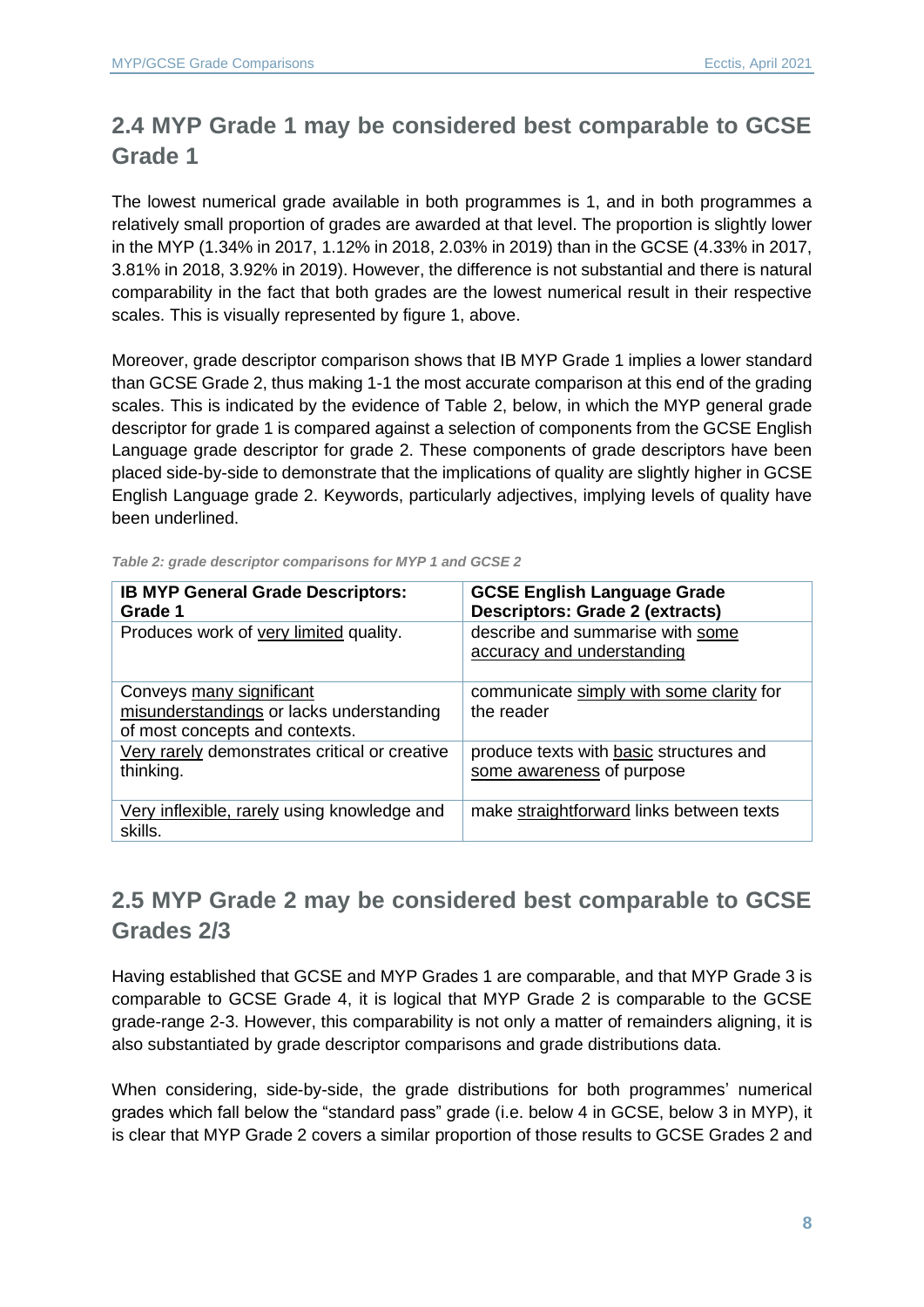3.<sup>2</sup> Falling between GCSE 4 / MYP 3 and the lowest numerical grade (1 in both programmes), there is a natural comparability between MYP 2 and GCSE 2/3. This is visually represented by Figure 2, below, which shows 2019 data for all subjects, focussing on grades 1-3 in GCSE and grades 1-2 in MYP. These charts clearly show MYP grade 2 fulfilling a similar role in the grade distribution compared to GCSE grades 2 and 3 combined.

*Figure 2: grade distribution charts for all MYP subjects (2019) - grades 1-2 - and all GCSE subjects (2019) - grades 1-3*



Furthermore, the grade descriptors for MYP 2 and GCSE 2 show some alignment, with scope for GCSE 3 (which does not have general grade descriptors in GCSE) to implicitly fall at a level also comparable to MYP 2. Table 3 shows extracts from grade descriptors which highlight the similar implications at grade 2 in both programmes.

*Table 3: grade descriptor comparisons for MYP 2 and GCSE 2*

| <b>IB MYP General Grade</b>                                | <b>GCSE Mathematics Grade</b>                     | <b>GCSE Single Science</b>                                          |
|------------------------------------------------------------|---------------------------------------------------|---------------------------------------------------------------------|
| <b>Descriptors: Grade 2</b>                                | <b>Descriptors: Grade 2</b>                       | <b>Grade Descriptors: Grade</b>                                     |
| (extract)                                                  | (extract)                                         | 2 (extract)                                                         |
| Infrequently demonstrates<br>critical or creative thinking | provide basic evaluation of<br>methods or results | draw simple conclusions<br>from qualitative or<br>quantitative data |

 $2$  "Standard pass" is the phrase often associated with GCSE grade 4. The same phrase is not used in the MYP but, in order to receive the MYP Certificate, students must achieve at least a grade 3 in each e-assessment.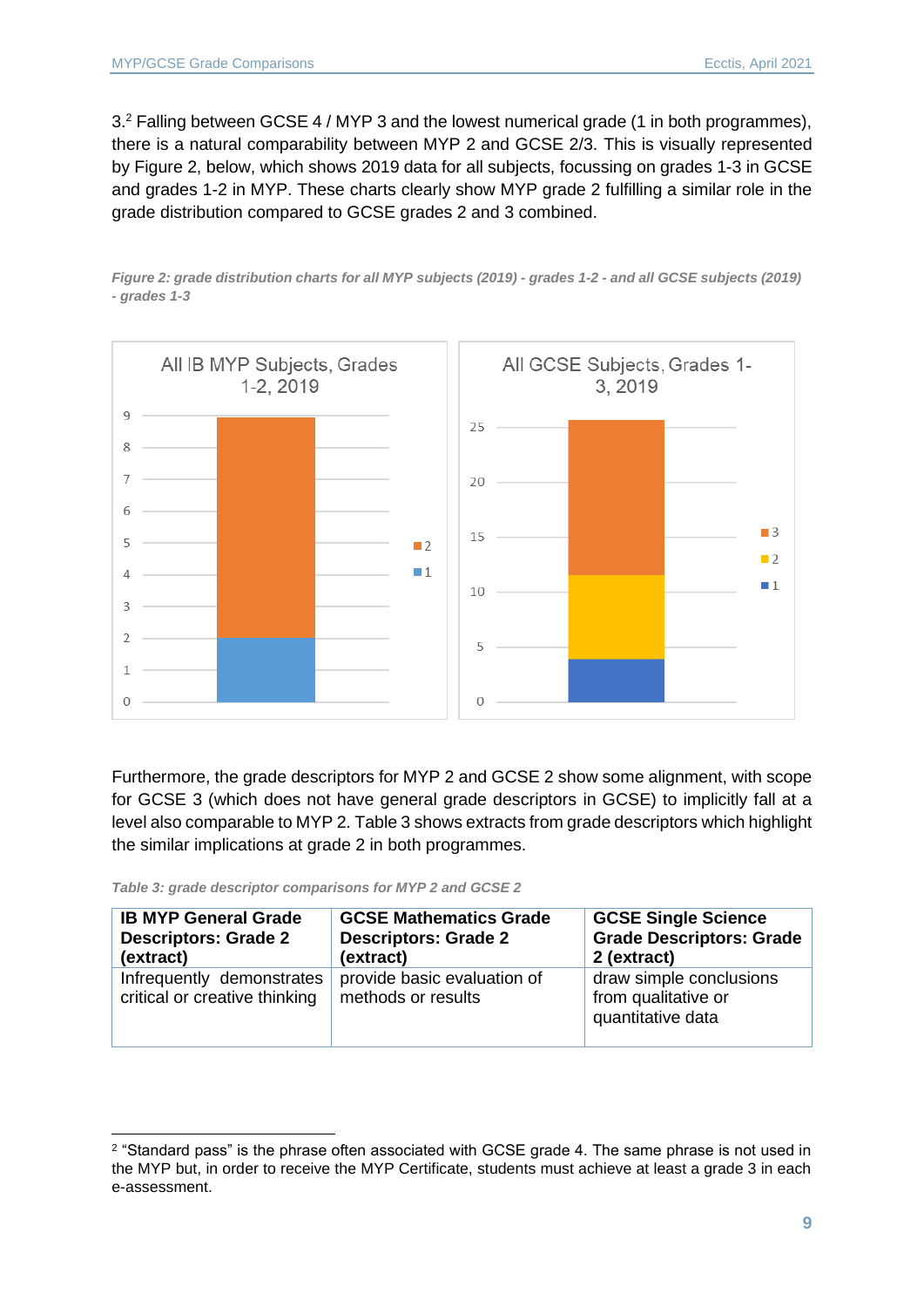#### <span id="page-9-0"></span>**2.6 MYP Grade 4 may be considered best comparable to GCSE Grade 5**

A combination of grade descriptor analysis and grade distribution data analysis also suggests that GCSE grade 5 and MYP grade 4 are comparable. MYP grade 4 was found to be the most accurate match to the grade descriptors provided at GCSE grade 5 in multiple subjects. Table 4, below, highlights some of the similarities using the general MYP descriptors and extracts from GCSE English Language grade descriptors.

| IB<br><b>MYP</b><br><b>Descriptors:</b><br>General Grade<br>Grade 4 | <b>GCSE</b><br>English<br>Grade<br>Language<br><b>Descriptors: Grade 5 (extracts)</b> |
|---------------------------------------------------------------------|---------------------------------------------------------------------------------------|
| Produces good quality work                                          | summarise and evaluate with accuracy and<br>clear understanding                       |
| Communicates basic understanding of most                            | punctuate<br>spell,<br>and<br>grammar<br>use                                          |
| with<br>contexts<br>concepts<br>few<br>and                          | accurately with occasional errors                                                     |
| misunderstandings and minor gaps                                    |                                                                                       |
| Often demonstrates<br>critical<br>basic<br>and                      | analyse and evaluate relevant aspects of                                              |
| creative thinking                                                   | language, grammar and structure                                                       |
| Uses knowledge and skills<br>with<br>some                           | support their understanding and opinions                                              |
| flexibility in familiar classroom situations, but                   | with apt references to texts, informed by their                                       |
| requires support in unfamiliar situations                           | wider reading                                                                         |

*Table 4: grade descriptor comparisons for MYP 4 and GCSE 5*

This evidence is supported by the data, which demonstrates that a similar range of the grade distribution in each qualification is covered by MYP 4 and GCSE 5. This is an area where different subjects can show some slightly different patterns. Figure 3, below, therefore shows the 2019 (1-9) GCSE data in History and Chemistry and the 2019 (1-7) data for MYP History and Chemistry. Comparing these subjects side-by-side shows the potential range of variation, and demonstrates that the comparability between MYP 4 and GCSE 5 is still sustained by subjects with different grade distribution patterns.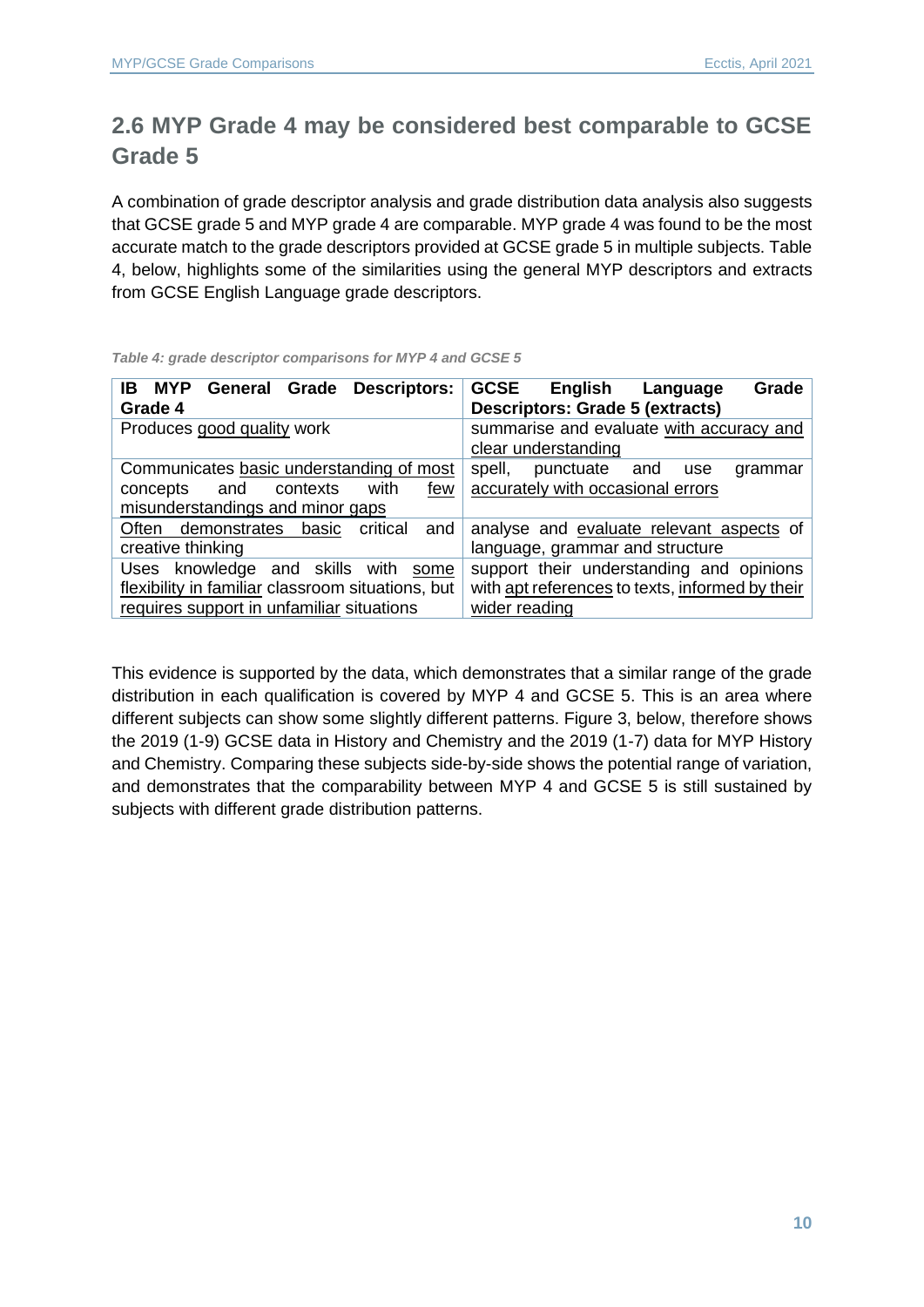

*Figure 3: grade distribution graphs for MYP History and Chemistry (2019) and GCSE History and Chemistry (2019)*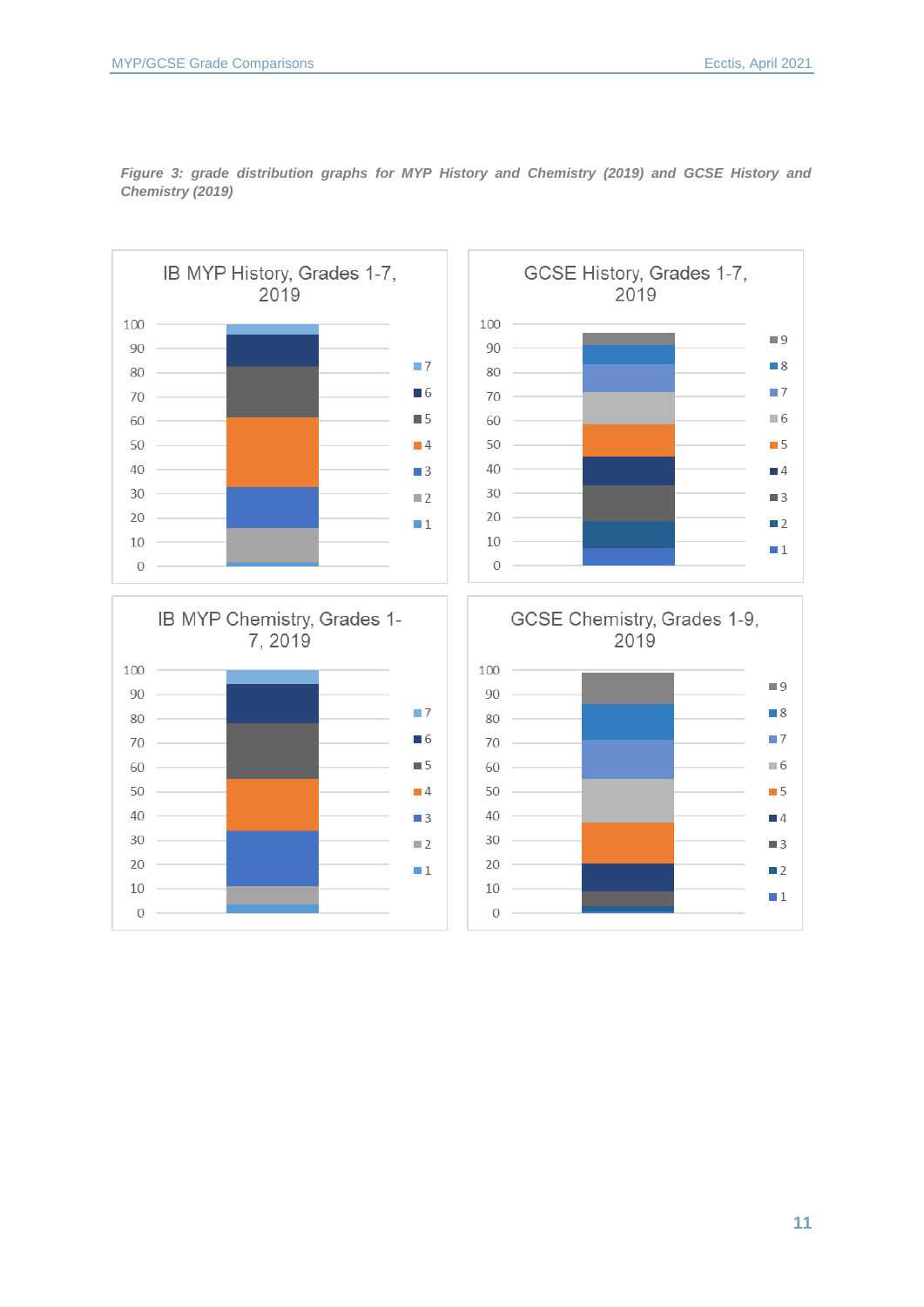### <span id="page-11-0"></span>**2.7 MYP Grade 5 may be considered best comparable to GCSE Grade 6**

For the comparability between GCSE grade 6 and MYP grade 5, the grade distribution data has varied slightly in recent years. As a result, Figure 4, below, shows the 1-9 grade distribution for all GCSE subjects in 2019 and 2018, alongside the 1-7 MYP data for all subjects in the same years. Both years indicate comparability at this level, despite the slight variation in the placement of MYP grade 5 within the MYP grade distribution in 2018 and 2019.

*Figure 4: grade distribution graphs for all MYP subjects (2019 and 2018) and all 1-9 GCSE subjects (2019 and 2018)*



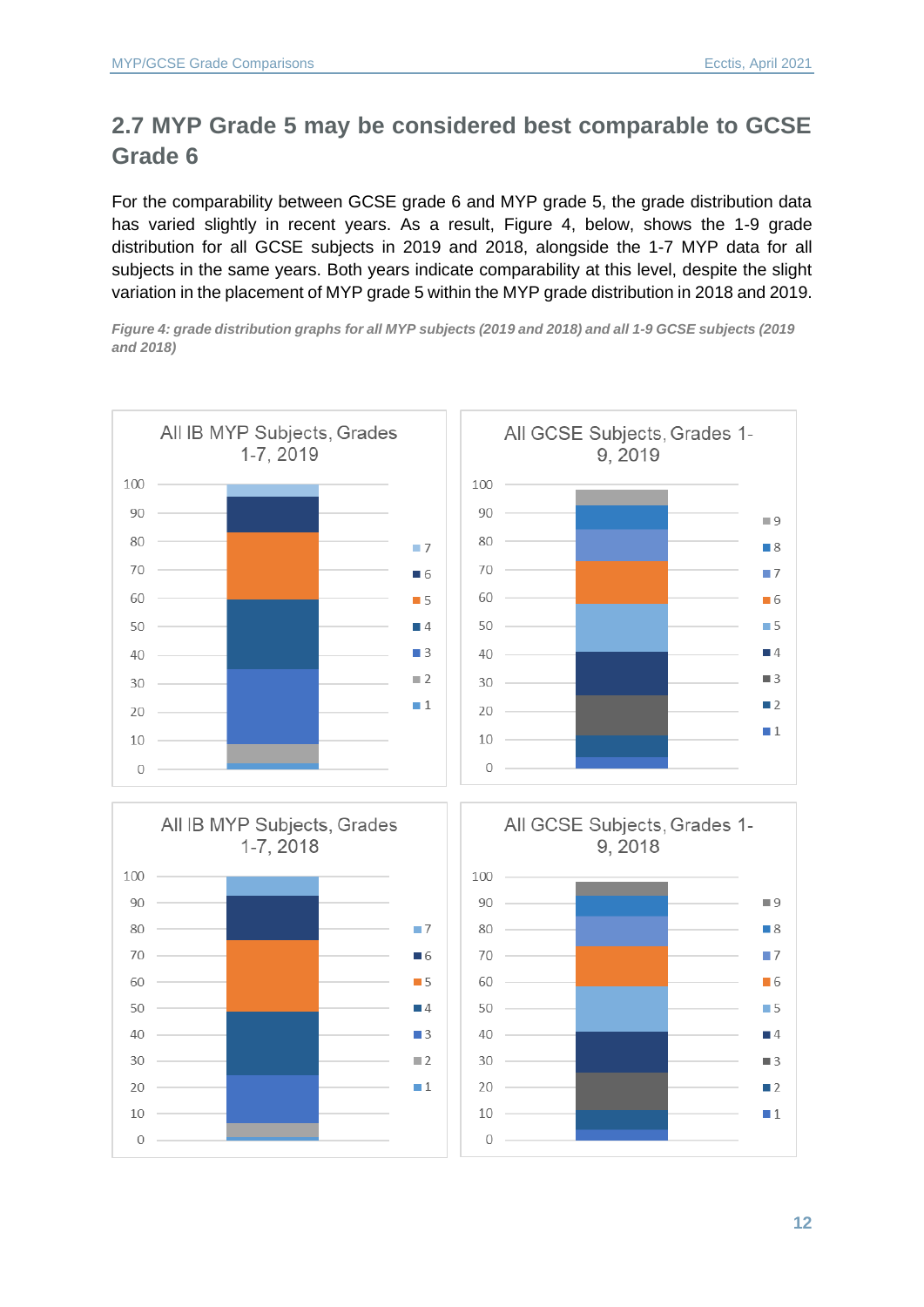### <span id="page-12-0"></span>**2.8 MYP Grade 6 may be considered best comparable to GCSE Grades 7/8**

MYP grade 6 was found to be comparable to the range spanning GCSE grades 7 and 8. The grade distribution data was particularly important in helping to make this judgement. Specifically, Ecctis closely considered the distribution roles of grades which fall on and above the GCSE "standard pass" threshold of 4. Figure 5, thus, represents the grades awarded from GCSE 4-9 and MYP 3-7 in the years 2017 and 2018 for all subjects. It is evident from these charts that the GCSE grading range that covers 7/8 fulfils a similar role between the "standard pass" level and the top grade as MYP 6 does in its respective scale.



*Figure 5: grade distribution graphs for all MYP subjects (2018 and 2017) - grades 3-7 - and all GCSE subjects (2018 and 2017) - grades 4-9*